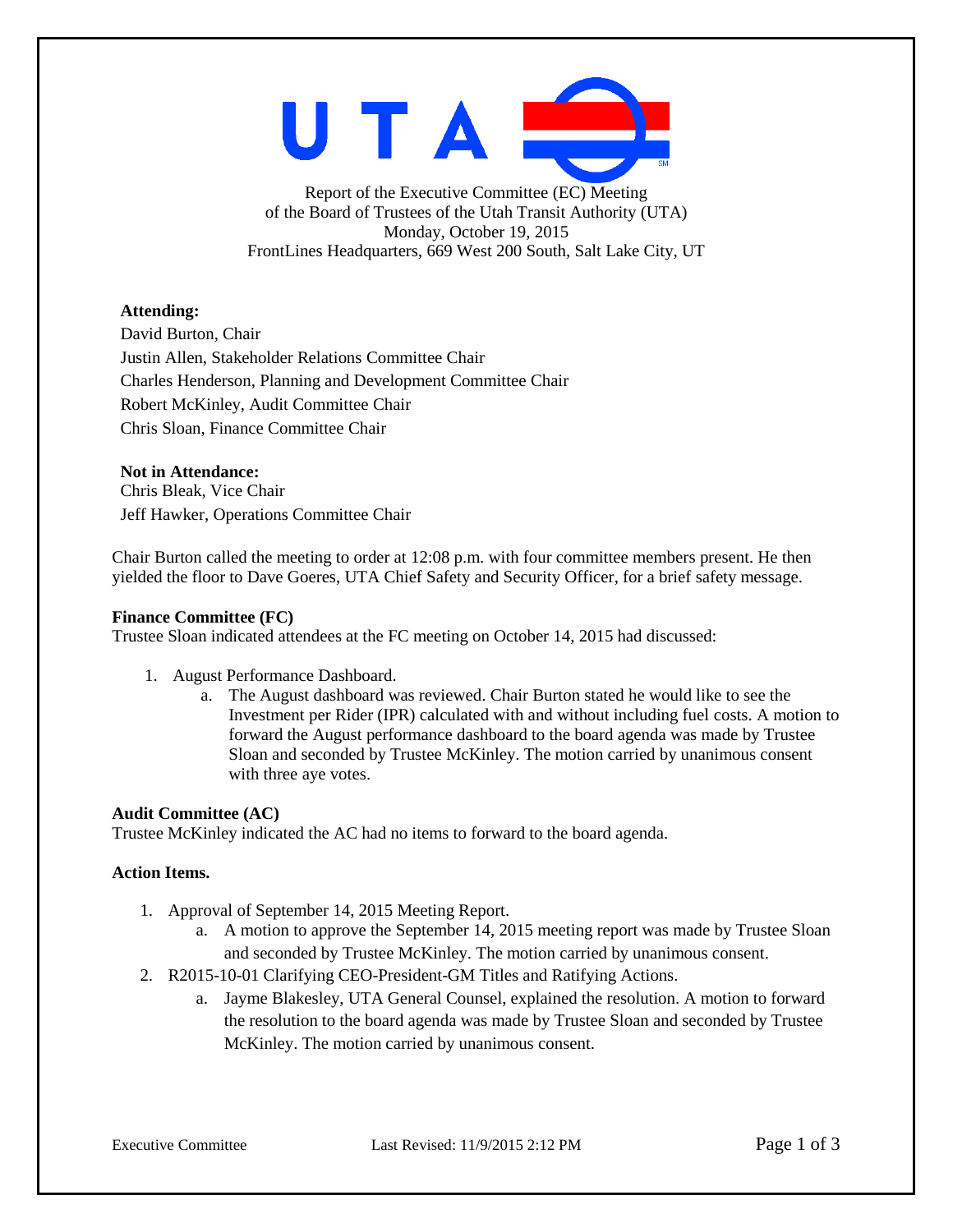Trustee McKinley requested that Steve Meyer, UTA Chief Development Officer, provide an update on the Provo-Orem bus rapid transit (BRT) project. Mr. Meyer then reviewed the current status of the project with the EC.

Trustee Henderson joined the meeting at 12:25 p.m.

# **Planning and Development Committee (PADC)**

Trustee Henderson indicated attendees at the PADC meeting on October 14, 2015 had discussed:

- 1. R2015-10-02 Adopting of the Goals for 2016.
	- a. Trustee Henderson summarized the conversation on goals from the PADC meeting.
- 2. R2015-10-03 Submission of the Tentative 2016 Budget for Approval.
	- a. A motion to forward the R2015-10-02 Adopting of the Goals for 2016 and R2015-10-03 Submission of the Tentative 2016 Budget for approval to the board agenda noting that investment per rider goal will be finalized in January 2016 was made by Trustee Henderson and seconded by Trustee Sloan. The motion carried by unanimous consent with four aye votes.

# **Other Business.**

- 1. Board Travel Approval Process Clarification.
	- a. Chair Burton requested a policy be produced regarding board travel for discussion at the next EC meeting. Mr. Blakesley recommended including language in the policy regarding trips that are that are paid for by others that may involve UTA business. A motion to accept this proposal was made by Trustee Sloan and seconded by Trustee Henderson. The motion carried by unanimous consent.
- 2. Executive Request Regarding Performance Bonus.
	- a. Chair Burton requested the letter written by executives and regional general managers to the board indicating their wish to forgo performance incentive payments be read during the President/CEO report at board meeting.

# **Stakeholder Relations Committee (SRC)**

Trustee Allen indicated the SRC had no items to forward to the board agenda.

# **Operations Committee (OC)**

No items from the OC were discussed.

# **Items for Consent.**

- 1. Approval of September 23, 2015 Meeting Report.
- 2. August Performance Dashboards.
- 3. Approval of April 2, 2015 Special Meeting Report.

There were no objections and the consent items were deemed approved.